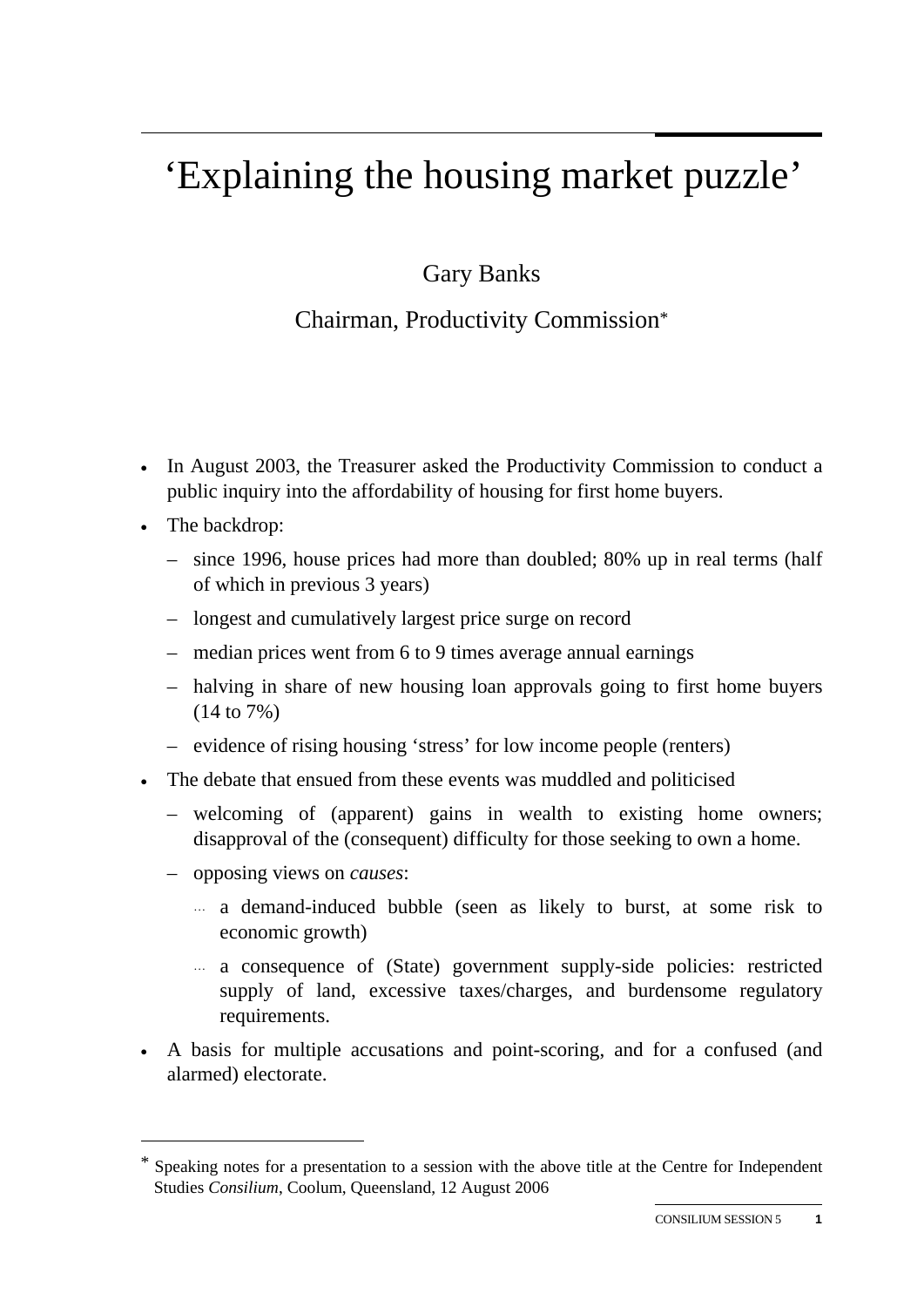- In short, a suitable task for the Productivity Commission! (Independence, open and consultative processes, and recommendations based on a community-wide perspective)
- Also a task for *economists*.
	- A complicated market (or set of inter-dependent markets). For example, a dwelling is both a 'home' and an investment; predominantly debt-financed; each dwelling unique (style, size, location, siting); supply and demand both slow to respond; 'overshooting' common (booms and busts).
	- Complexity adds to confusion. Nicely illustrated by a recent industry comment, reported in the *Australian Financial Review*, that a prospective interest rate rise "will not be good for sellers, and it will not be good for buyers"(!)
- What did we find?
	- Complex, but laws of supply and demand do apply! Both sides played a role.
	- But our bottom line was that the *dominant* cause of the price growth observed from the mid-1990s was a general surge in demand, driven by falling interest rates and rising incomes, to which supply was *inherently* incapable of responding, at least in the short term.
- The findings have been accepted by most economists (eg see Saunders article). But our emphasis on the demand side was not uncontested; so a question as to how well our assessment stands up 2 years on.
- A key element in the demand story was the halving of interest rates through the 1990s. (Even with more recent increases, they are still less than half what they were in 1990 – ie 16.5%!)
	- this effectively doubled the size of home loan that the average household could afford and, over time, led to significant 'trade-up' demand from existing home owners (reinforced by strong job and income growth)
	- it also encouraged greater *investment* in rental properties (reinforced by a 'supportive' tax environment, especially after the 1999 capital gains tax changes)
- This explains why price-to-income ratios are not a good indicator of affordability trends at such times. Falling loan service costs meant that overall affordability actually *improved* through the 1990s, despite the rise in house prices.
- However affordability fell sharply after 2000. And prices reached levels beyond what could be explained in terms of purchasing power and demographics.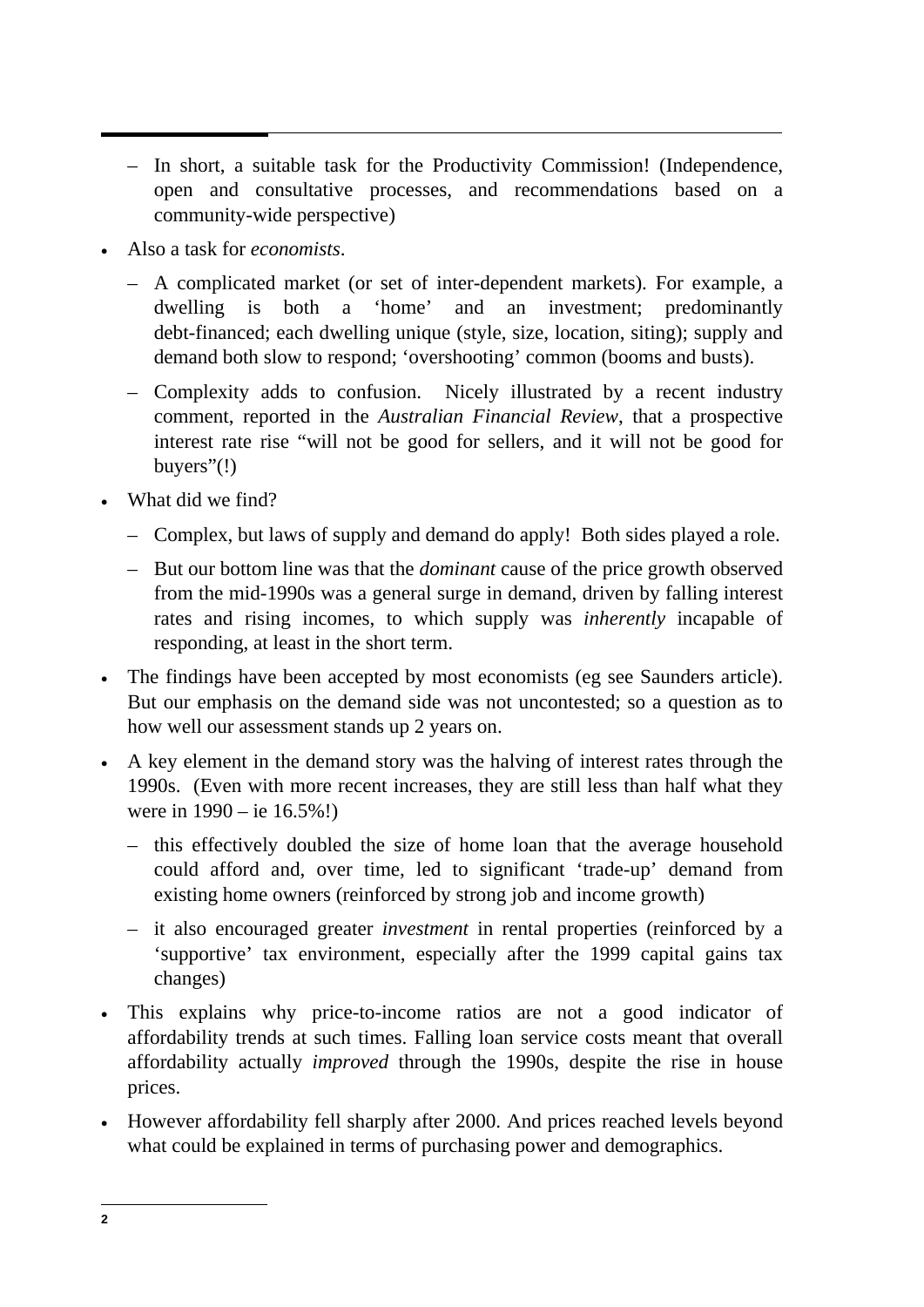- Evidence of price 'overshooting', plus scope for the housing supply to respond over time, led us to predict (tentatively) an improvement in affordability through a market correction.
- Has it happened?
	- Short answer is that it *has*, but not yet by enough to restore previous affordability levels.
	- Sydney prices, which took off first and soared highest, have predictably also dropped off most (10% nominal decline, 15% real). Prices have only fallen in particular market segments in other cities (eg high rise units in Melbourne). On average prices have continued to rise slightly, though staying flat in real terms.
	- Perth is the exception, with prices actually accelerating in recent years, reflecting again particularly strong demand pressures (the mining boom) in that State.
- Affordability indexes have consequently improved, despite rate rises, in all capital cities except Perth – and are now better than in the late 1980's (when rates were very high).
	- First home buyers are back in the market in larger numbers than for most of the 90s.
	- That said, loan repayments are still historically high as a share of family income. More first home buyers may be realising their dream, but under greater financial duress.
- That we are seeing the effects of an unwinding of demand-induced excess, rather then supply catch-up, is supported by data showing housing commencements to have *declined* in this period in the Eastern States.
- Recently, market watchers have been reporting signs of a pick-up in some segments/markets. Further (real) price falls are thus not assured, though recent (and prospective?) interest rate adjustments may be influential.
- So, on the assumption that further improvements in affordability would be desirable, what can or should governments do?
- In general terms, as the Commission argued in 2004, governments need to address any regulatory or other measures which unduly inflate demand or constrain supply over time.
- Note the word "unduly". Housing demand from the 90s was spurred by historically low interest rates and high incomes – no-one would want to see these reversed!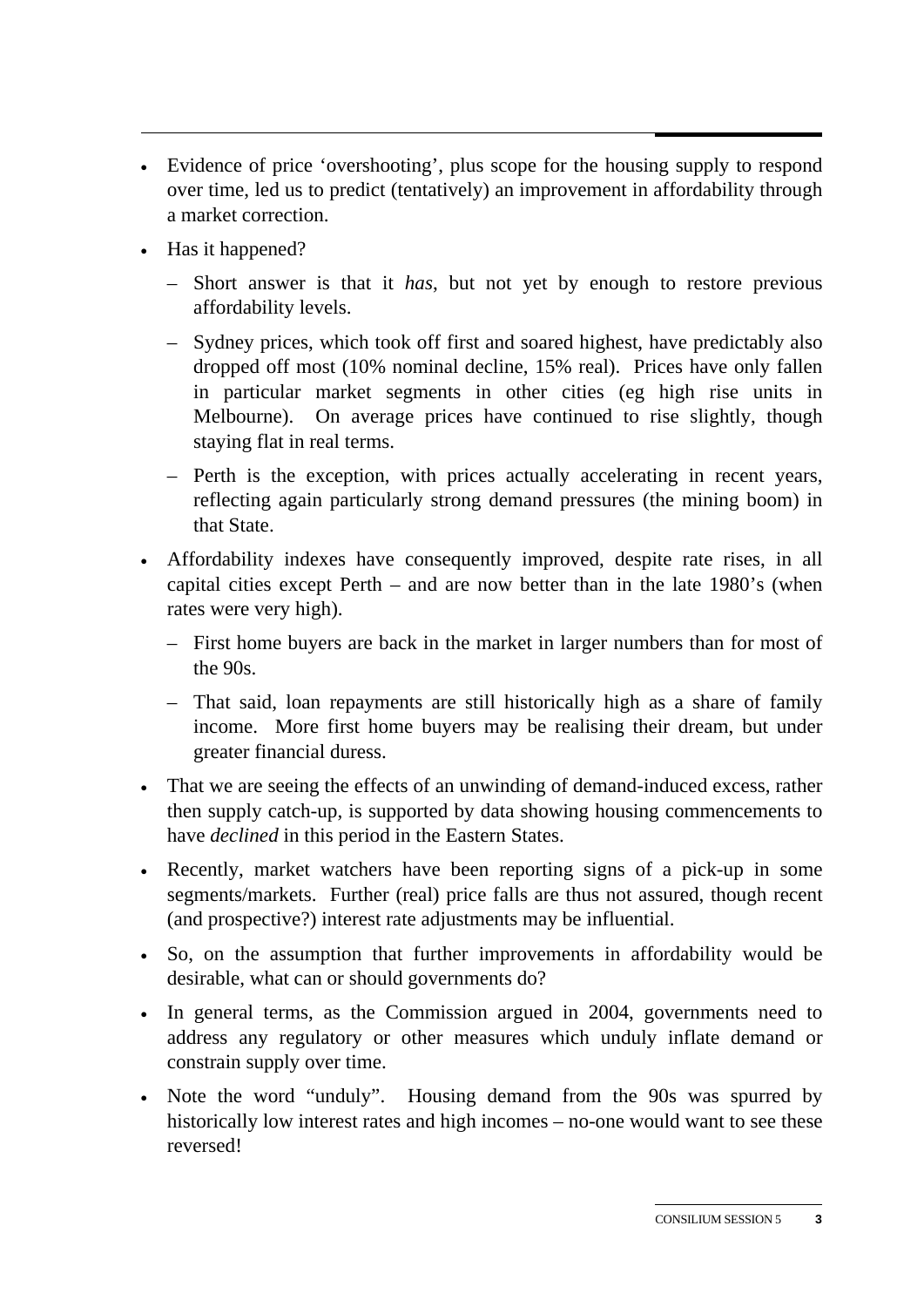- The Commission identified more suitable candidates for demand-side action among income tax provisions and subsidies that favour housing. (Negative gearing is usually seen as the main culprit. But we saw it as less problematic than the concessional arrangements for capital gains taxation that were introduced in 1999 and appeared to be having a pro-cyclical effect on investment demand.) Our call for a broader, detailed review of such provisions, which apply more widely than housing, was not accepted at the time. Since then, income tax rates have been cut. This should reduce the value of the concessionary provisions and may (optimistically!) alter the politics of a review.
- What could or should be done on the *supply* side?
	- (Unexpected) surges in housing demand will push up prices in the short run, but the extent to which higher prices persist, obviously depends on how well the supply of housing can respond over time.
	- There are two sources of new housing: greenfield (fringe) developments and redevelopments to achieve higher density within established areas.
	- Expansion of the urban fringe has been restricted in most cities, for the stated purposes of economising on infrastructure and addressing environmental concerns. How restricted is disputed. More so at that time in Sydney than Melbourne (greater topographical constraints though).
		- ... There is a good case for allowing market forces more sway in how cities develop, provided that infrastructure and other attributable costs of new developments are reflected in house prices or charges.
	- But even *unlimited* scope to develop the fringe can have only a limited impact on average house prices in more established areas. Location matters greatly in housing markets, as every real estate agent knows. It has been the established areas – with their inherent amenity and transport advantages – that have attracted much of the demand and seen the largest price increases.
		- ... Remember, much of the increased demand through the 90's came from people who already *had* a home, they wanted to use their rising purchasing power to trade up or upgrade. Building new dwellings on the urban fringe could only ever satisfy a *fraction* of this demand. (Sales of new houses rarely exceed 2 per cent of the housing stock, compared to annual turnover of 6-8 per cent.)
		- ... Even now, with new housing construction depressed, industry sources are saying that demand is still relatively strong in established areas.
	- This is not to say that urban consolidation policies have had no effect on land prices. After all, such policies are designed to constrain supply at the fringe.